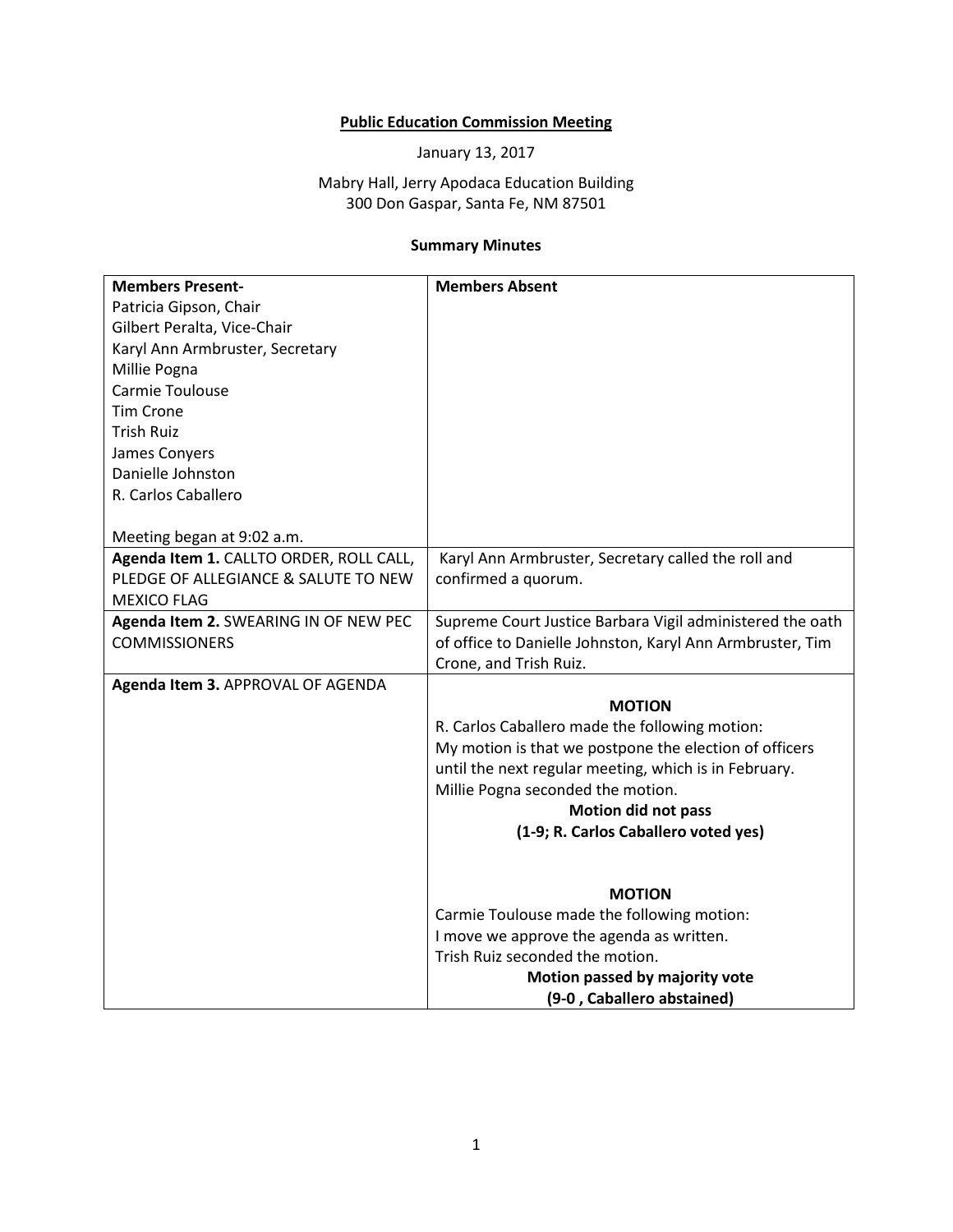| Agenda Item 4. APPROVAL OF MINUTES<br>AND TRANSCRIPT                                                             |                                                                                                                                                                                                              |
|------------------------------------------------------------------------------------------------------------------|--------------------------------------------------------------------------------------------------------------------------------------------------------------------------------------------------------------|
| A. Approval of PEC Meeting<br><b>Transcript/Minutes For December</b><br>7-9, 2016                                | <b>MOTION</b><br>Trish Ruiz made a motion to approve the transcripts for<br>December 7-9, 2016.<br>Gilbert Peralta seconded the motion.<br>Motion passed by majority vote<br>(9-0, Caballero abstained)      |
| B. Approval of PEC Summary Minutes<br>For December 7-9, 2016                                                     | <b>MOTION</b><br>Karyl Ann Armbruster made a motion to approve the<br>transcripts for December 7-9, 2016.<br>Trish Ruiz seconded the motion.<br>Motion passed by majority vote<br>(9-0, Caballero abstained) |
| Agenda Item 5. ELECTION OF OFFICERS FOR<br>2017                                                                  | <b>ACTION</b><br>Carmie Toulouse nominated Patricia Gipson for Chair.<br>Patricia Gipson accepted the nomination.<br>Patricia Gipson was elected Chairwoman by a unanimous<br>vote.                          |
|                                                                                                                  | <b>ACTION</b><br>James Conyers nominated Gilbert Peralta for Vice Chair.<br>Gilbert Peralta accepted the nomination.<br>Gilbert Peralta was elected Vice Chairman by a<br>unanimous vote.                    |
|                                                                                                                  | <b>ACTION</b><br>Trish Ruiz nominated Karyl Ann Armbruster for Secretary.<br>Karyl Ann Armbruster accepted the nomination.<br>KarylAnn Armbruster was elected Secretary by a<br>unanimous vote.              |
| Agenda Item 6. DISCUSSION AND POSSIBLE<br><b>ACTION ON THE CARL PERKINS</b><br><b>CONSOLIDATED ANNUAL REPORT</b> | Recorded comments are available in full transcript.                                                                                                                                                          |
| Agenda Item 7. REVIEW OF THE PEC RULES<br>OF PROCEDURE                                                           |                                                                                                                                                                                                              |
|                                                                                                                  | Recorded comments are available in full transcript.                                                                                                                                                          |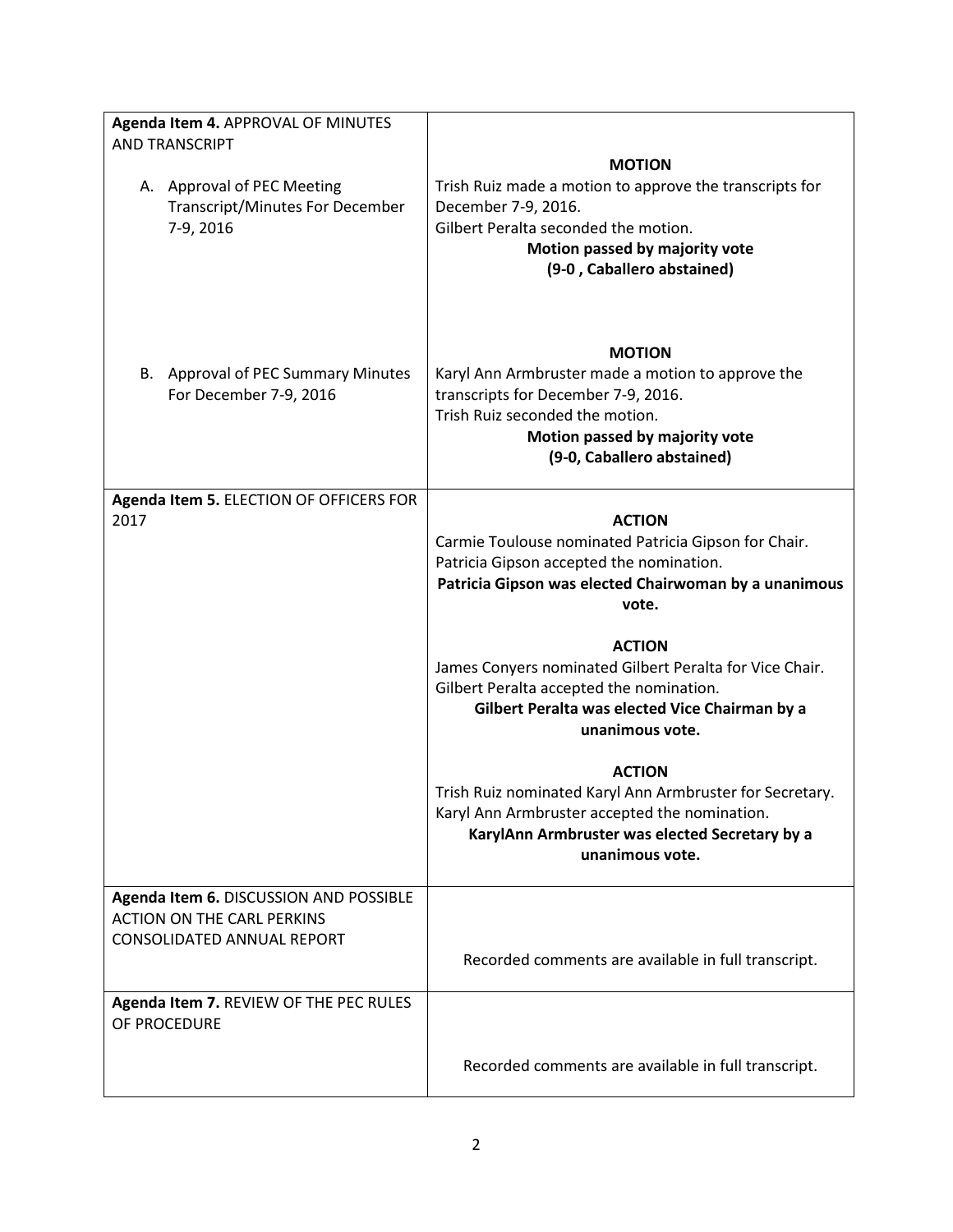| Agenda Item 8. DISCUSSION AND POSSIBLE                                    | <b>MOTION</b>                                                                                                                                                                                                                                                                                                                                                                                                                                                                                                                         |
|---------------------------------------------------------------------------|---------------------------------------------------------------------------------------------------------------------------------------------------------------------------------------------------------------------------------------------------------------------------------------------------------------------------------------------------------------------------------------------------------------------------------------------------------------------------------------------------------------------------------------|
| ACTION ON PED RECOMMENDATION TO                                           | Patricia Gipson made the following motion:                                                                                                                                                                                                                                                                                                                                                                                                                                                                                            |
| <b>COMMENCE REVOCATION PROCEEDINGS</b>                                    | I am going to move to table the PED's request until                                                                                                                                                                                                                                                                                                                                                                                                                                                                                   |
| AGAINST LA PROMESA EARLY LEARNING                                         | independent information from CSD is presented.                                                                                                                                                                                                                                                                                                                                                                                                                                                                                        |
| CENTER BASED ON SUSPENSION OF BOARD                                       | R. Carlos Caballero seconded the motion.                                                                                                                                                                                                                                                                                                                                                                                                                                                                                              |
| OF FINANCE AND FISCAL                                                     | Motion passed by majority vote                                                                                                                                                                                                                                                                                                                                                                                                                                                                                                        |
| MISMANAGEMENT                                                             | (9-0, Johnston abstained)                                                                                                                                                                                                                                                                                                                                                                                                                                                                                                             |
|                                                                           |                                                                                                                                                                                                                                                                                                                                                                                                                                                                                                                                       |
| Agenda Item 9. DISCUSSION AND POSSIBLE<br><b>ACTION ON CHARTER SCHOOL</b> |                                                                                                                                                                                                                                                                                                                                                                                                                                                                                                                                       |
| AMENDMENTS.                                                               |                                                                                                                                                                                                                                                                                                                                                                                                                                                                                                                                       |
|                                                                           | <b>MOTION</b>                                                                                                                                                                                                                                                                                                                                                                                                                                                                                                                         |
| Tierra Encantada Charter School<br>А.                                     | James Conyers made the following motion:<br>I move that the Public Education Commission approve the<br>amendment request provided by Tierra Encantada Charter<br>School requesting to Amend section 8.01 1.a(x), page 38<br>facility terms of its contract with the condition that the<br>PSFA is able to certify that the facility meets all statutory<br>requirements found in 22-8B-4.2.<br>Carmie Toulouse seconded the motion.<br>Motion passed by a majority vote<br>(8-2; Gipson and Armbruster voted no)                      |
| Tierra Adentro of New Mexico<br>В.                                        | <b>MOTION</b><br>Gilbert Peralta made the following motion:<br>I move to approve the amended request presented by<br>Tierra Adentro of New Mexico Charter School to amend its<br>charter to amend the student focused terms of its contract<br>to include the following additional information. An<br>additional secondary program is also offered on site for<br>students to complete their credit recovery or advanced<br>learning through online programming or through an<br>accredited university. These students may or may not |
|                                                                           | participate in TANM's full arts programming.<br>Trish Ruiz seconded the motion.<br>Motion passed by a majority vote<br>(8-1; Armbruster voted no; Toulouse recused herself)                                                                                                                                                                                                                                                                                                                                                           |
| Gilbert Sena Charter High School<br>C.                                    | <b>MOTION</b><br>Carmie Toulouse made the following motion:<br>I move to approve the amendment request presented by<br>Gilbert L. Sena requesting to amend its current mission<br>statement.<br>Trish Ruiz seconded the motion.<br><b>Motion passed unanimously</b>                                                                                                                                                                                                                                                                   |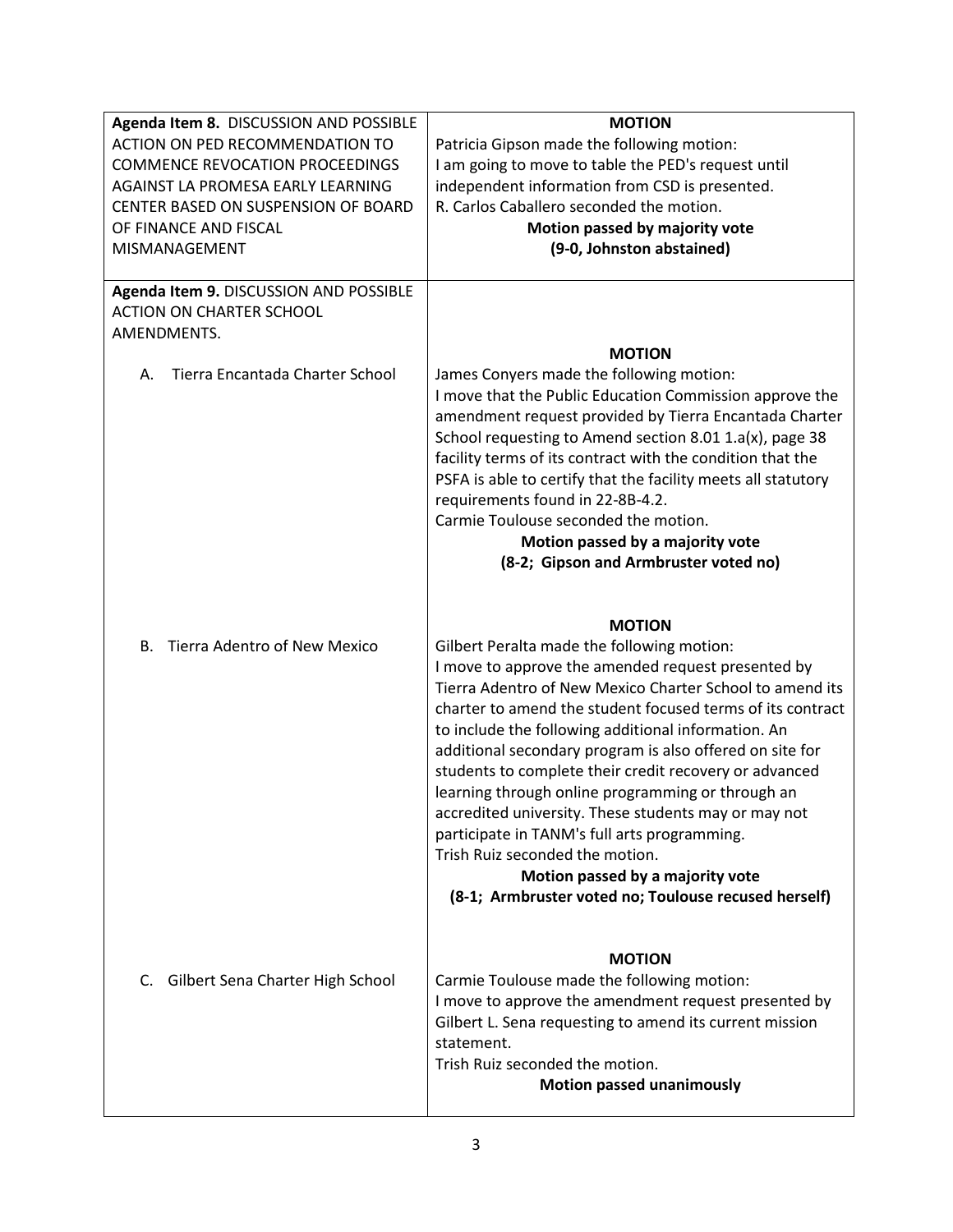| D. School of Dreams Academy        | <b>MOTION</b>                                                |
|------------------------------------|--------------------------------------------------------------|
|                                    | Carmie Toulouse made the following motion:                   |
|                                    | I move that we table this agenda item until such time as     |
|                                    | the information is available for the school and to the       |
|                                    | Commission.                                                  |
|                                    | Millie Pogna seconded the motion.                            |
|                                    | <b>Motion passed unanimously</b>                             |
|                                    |                                                              |
|                                    | <b>MOTION</b>                                                |
| <b>Explore Academy</b><br>Е.       | Patricia Gipson made the following motion:                   |
|                                    | I move to approve the amendment request presented by         |
| Amendment I<br>1.                  | Explore Academy requesting to amend Section 8.0(a),          |
|                                    | page 38, facility terms of its contract, with the condition  |
|                                    | that prior to occupancy the school must provide              |
|                                    | documentation to demonstrate the proposed facility and       |
|                                    | lease meet all statutory requirements found in 22-8B-4.2,    |
|                                    | with certification from PSFA. And a copy of the approved     |
|                                    | minutes from your governance meeting.                        |
|                                    | Carmie Toulouse seconded the motion.                         |
|                                    | <b>Motion passed unanimously</b>                             |
|                                    |                                                              |
|                                    | <b>MOTION</b>                                                |
|                                    | Gilbert Peralta made the following motion:                   |
| Amendment II<br>2.                 | I would move to deny the amendment request presented         |
|                                    | by Explore Academy requesting to amend its instructional     |
|                                    | program to include grades 6 and 7 in 2017 to '18, and to     |
|                                    | include grade 8 in 2018 to 2019, because the school has      |
|                                    | not yet demonstrated sustained academic achievement as       |
|                                    | required by 22-2E-4(E), which requires the school that has   |
|                                    | earned a letter grade of a D to prioritize resources towards |
|                                    | proven programs and methods leading to improved              |
|                                    | student achievement until the school earns a grade of a C    |
|                                    | or better for two consecutive years.                         |
|                                    | Trish Ruiz seconded the motion.                              |
|                                    | Motion passed by majority vote                               |
|                                    | (6-4; Conyers, Toulouse, Gipson, and Caballero voted No)     |
|                                    |                                                              |
|                                    | <b>MOTION</b>                                                |
| Monte Del Sol Charter School<br>F. | Trish Ruiz made the following motion:                        |
|                                    | I move to approve the amendment request presented by         |
|                                    | Monte Del Sol Charter School requesting to amend the         |
|                                    | food service terms of its contract with the condition that   |
|                                    | the school provide the approved governing body minutes       |
|                                    | to the CSD.                                                  |
|                                    | Tim Crone seconded the motion.                               |
|                                    | Motion passed by a majority vote                             |
|                                    | (9-0, Johnston abstained)                                    |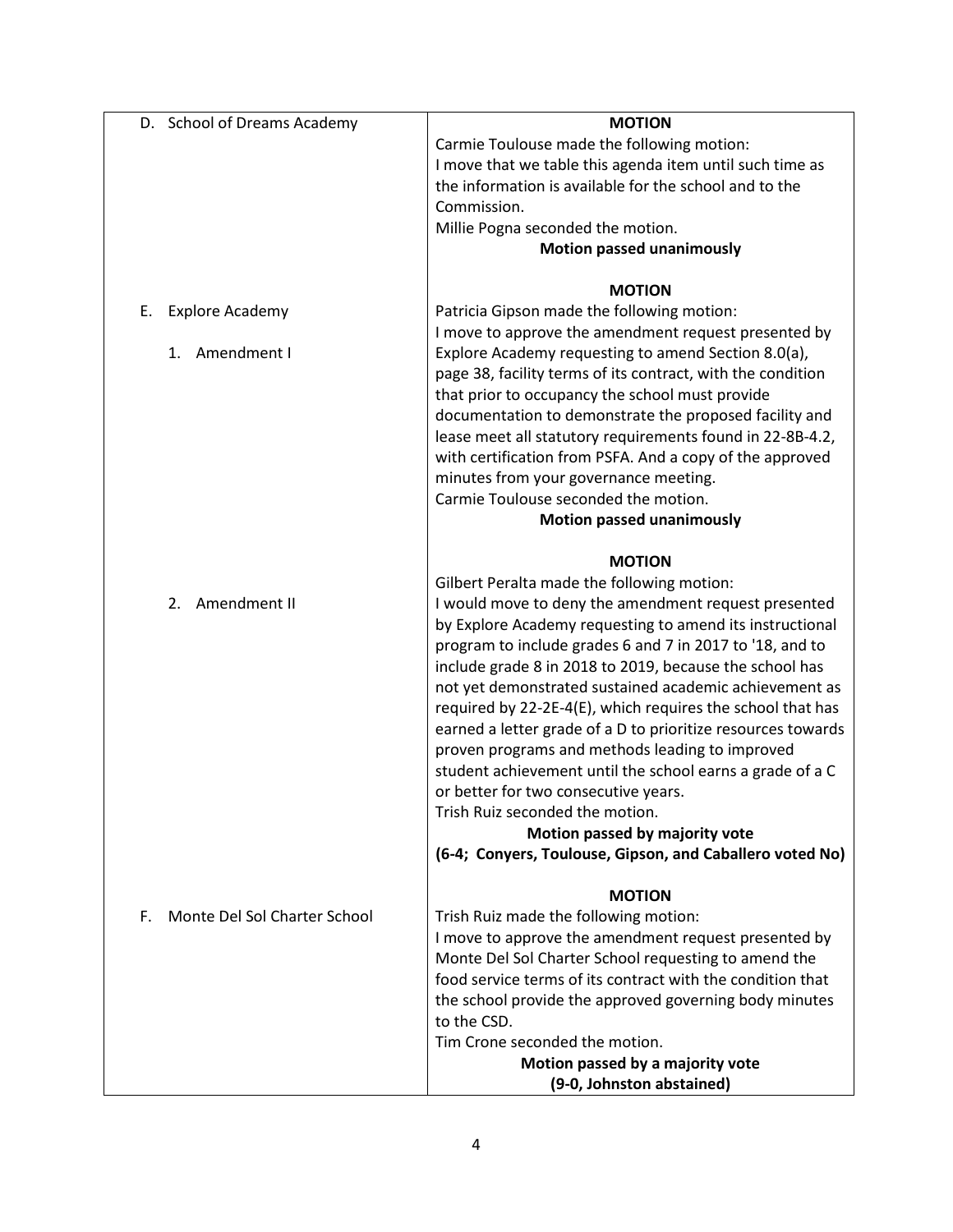|                | Agenda Item 10. REPORT FROM OPTIONS<br>FOR PARENTS & THE CHARTER SCHOOL<br>DIVISION - DISCUSSION AND POSSIBLE |                                                                                                    |
|----------------|---------------------------------------------------------------------------------------------------------------|----------------------------------------------------------------------------------------------------|
| <b>ACTIONS</b> |                                                                                                               |                                                                                                    |
|                | A. Charter School Division Update                                                                             | Charter School Division update was postponed.                                                      |
|                | <b>B.</b> Six Directions Indigenous<br>School                                                                 | Recorded comments are available in full transcript.                                                |
|                | C. DEAP                                                                                                       | Recorded comments are available in full transcript.                                                |
|                | D. Report on Renewal Transfers of<br><b>PEC Authorized Schools</b>                                            | Recorded comments are available in full transcript.                                                |
| Е.             | Report on Governing Body<br>Changes                                                                           | Recorded comments are available in full transcript.                                                |
|                | Agenda Item 11. DISCUSSION AND                                                                                |                                                                                                    |
|                | POSSIBLE ACTION TO COMMENCE                                                                                   | <b>MOTION</b>                                                                                      |
|                | OPERATIONS FOR SAHQ ACADEMY.                                                                                  | Carmie Toulouse made the following motion:                                                         |
|                |                                                                                                               | I move that we table the issue of the commence                                                     |
|                |                                                                                                               | operations action until the next meeting, and at which                                             |
|                |                                                                                                               | time we may also take up approving the previously                                                  |
|                |                                                                                                               |                                                                                                    |
|                |                                                                                                               |                                                                                                    |
|                |                                                                                                               | negotiated contract if all items are still the same as they<br>had been. And that we would extend. |
|                |                                                                                                               | R. Carlos Caballero seconded the motion.                                                           |
|                |                                                                                                               |                                                                                                    |
|                | Agenda Item 12. DISCUSSION AND                                                                                | <b>Motion passed unanimously</b>                                                                   |
|                | POSSIBLE ACTION ON NEW APPLICATION                                                                            | Recorded comments are available in full transcript.                                                |
|                | <b>EVALUATION RUBRIC AND CRITERIA</b>                                                                         |                                                                                                    |
|                | Agenda Item 13. DISCUSSION AND                                                                                |                                                                                                    |
|                | POSSIBLE ACTION ON GOVERNING BODY                                                                             | <b>MOTION</b>                                                                                      |
|                | <b>CHANGES POLICY AND FORMS - CONTRACT</b>                                                                    | Trish Ruiz made the following motion:                                                              |
|                | PROVISION 8.10 (b) AND PEC POLICY                                                                             | I move that we table that until our next meeting.                                                  |
|                |                                                                                                               | James Conyers seconded the motion.                                                                 |
|                |                                                                                                               | <b>Motion passed unanimously</b>                                                                   |
|                | Agenda Item 14. DISCUSSION AND                                                                                |                                                                                                    |
|                | POSSIBLE ACTION ON THE ESTANCIA                                                                               | <b>MOTION</b>                                                                                      |
|                | VALLEY CLASSICAL ACADEMY APPEAL [MAY                                                                          | Carmie Toulouse made the following motion:                                                         |
|                | BE CLOSED PURSUANT TO NMSA 1978                                                                               | Madame Chair, I move that the Commission go into a                                                 |
|                | SECTIONS 10-15-1-(H)(1)(3)(7)]                                                                                | closed meeting to discuss the possible appeal of the                                               |
|                |                                                                                                               | Estancia Valley Academy pursuant to NMSA 1978 Section                                              |
|                |                                                                                                               | $10-15-1(H)(1)(3)(7)$ .                                                                            |
|                |                                                                                                               | Trish Ruiz seconded the motion.                                                                    |
|                |                                                                                                               | <b>Motion passed unanimously</b>                                                                   |